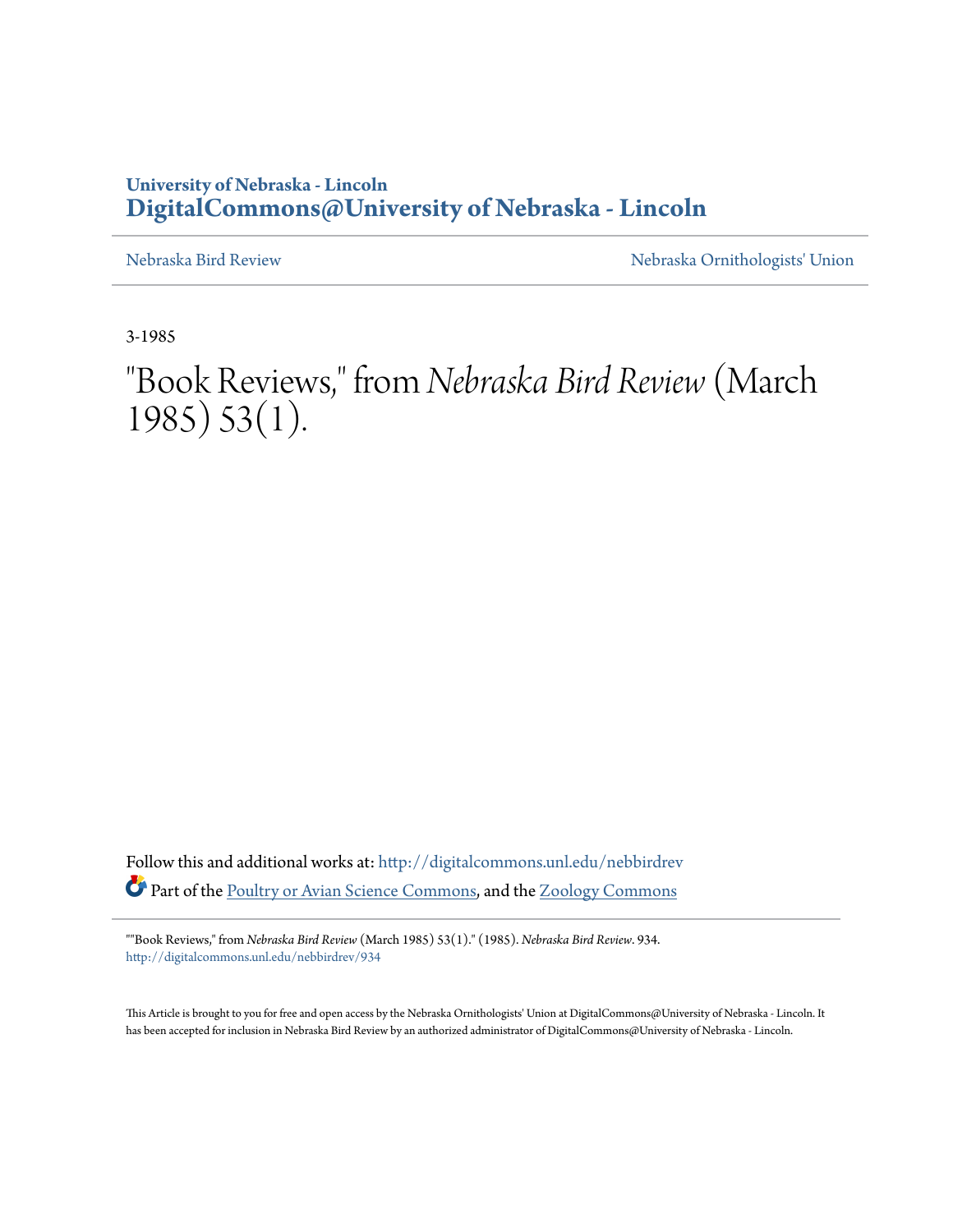"Book Reviews," from Nebraska Bird Review (March 1985) 53(1). Copyright 1985, Nebraska Ornithologists' Union. Used by permission.

Nebraska **Bird** Review

23

## BOOK REVIEWS

A Birdwatcher's Miscellany, edited by Rob Hume, 192pp" 5.5 x 8.75, Blandford Press, UK, Sterling Publishing Co., Inc., New York, bibliography, indexed, hardbound.

This is a collection of short (about a three page maximum) comments on birds in the field, by British authors from 1836 to 1983, with many line drawings from similar sources. The instances are primarily from the British<br>Isles, with a few from other parts of the world. These are grouped by Familiar Birds, Seabirds and Islands, Birds of Prey, Wildfowl, and Ivaders and Wilderness. **Each individual selection can be read separately, so it is suitable for browsing.** Sir Peter Scott's account of the recognition that Lesser White-fronted Geese came to Britain makes one wonder if there is a parallel with the sightings of Common Cranes and the Siberian geese in Nebraska.

Common Bird Songs, Songs of Eastern Birds, Songs of Western **Birds, by Donald J. Borror. Dover Publications, Inc., New York, cassettes,** \$7.95 each.

These are the **Borror records in cassette form <sup>J</sup> 60 species each on 50 minute recordings.** Four of the species are duplicated on the western